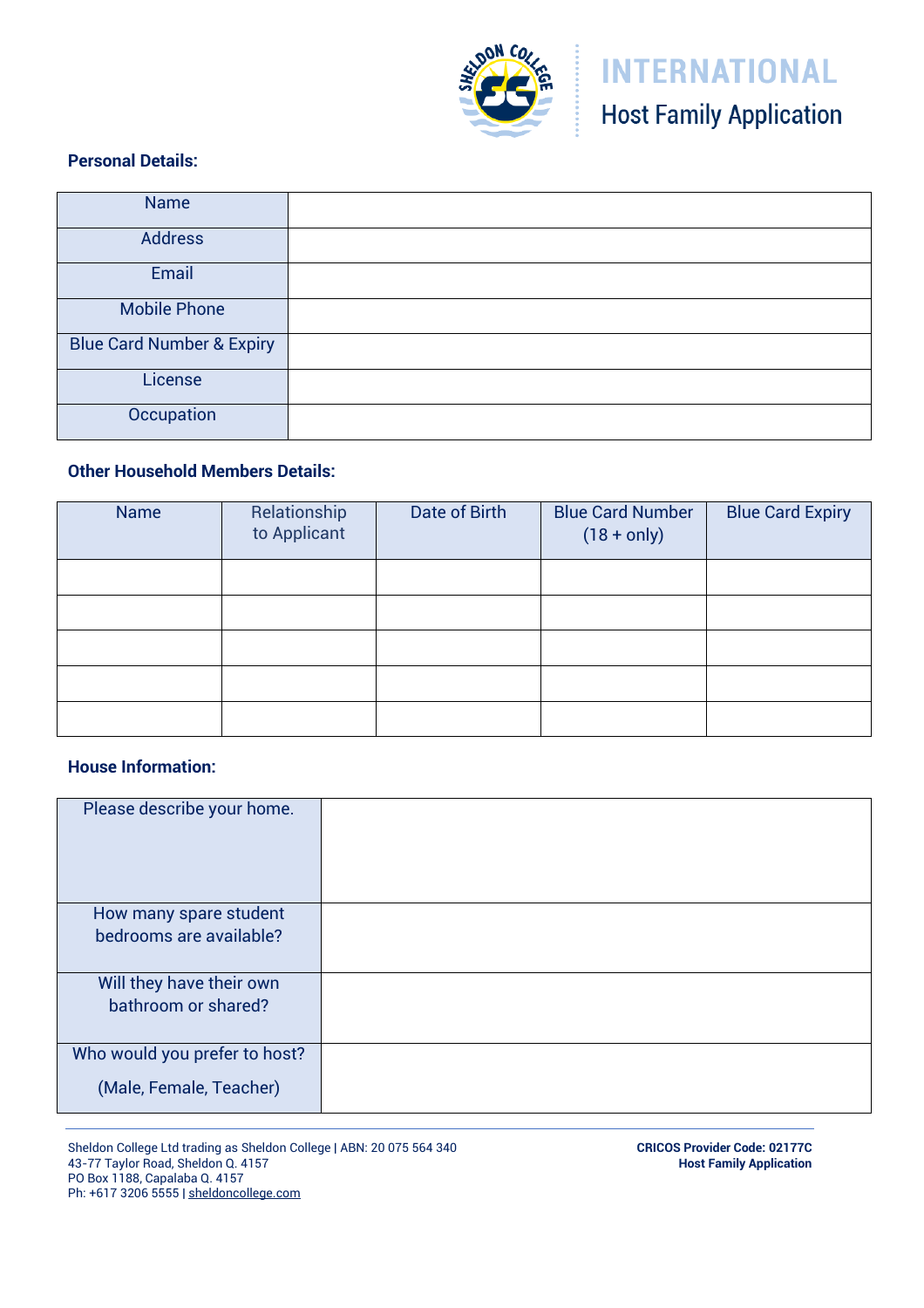## **Additional information:**

| Are you willing for your name and phone number to appear on<br>a list to be given to other host families?                                                         |  |
|-------------------------------------------------------------------------------------------------------------------------------------------------------------------|--|
| Do you give permission for your personal details to be<br>provided to companies and schools sending individuals and<br>groups for study and tours at the College? |  |
| Have you applied for a Suitability for Working with Children<br>Card (Blue Card) for each household member of 18 years?                                           |  |
| Is English the primary language spoken in your home? Are any<br>other languages spoken?                                                                           |  |
| Is there any health condition existing in your family that an<br>international student would need to be aware of? Eg. Diabetes,<br>Epilepsy, Anaphylaxis etc.     |  |
| Do any family members smoke?                                                                                                                                      |  |
| Are any family members vegetarian or have specific dietary<br>requirements? Please provide details.                                                               |  |
| Do you have any pets? If yes, please list.                                                                                                                        |  |
| Do they come inside the house?                                                                                                                                    |  |
| Do you have a boat or go boating?                                                                                                                                 |  |
| Are you able to drive?                                                                                                                                            |  |
| Do you own your own car?                                                                                                                                          |  |
| Have you hosted an international student/s before? Please<br>outline your experience.                                                                             |  |
| Are you able to offer a twin room if required?                                                                                                                    |  |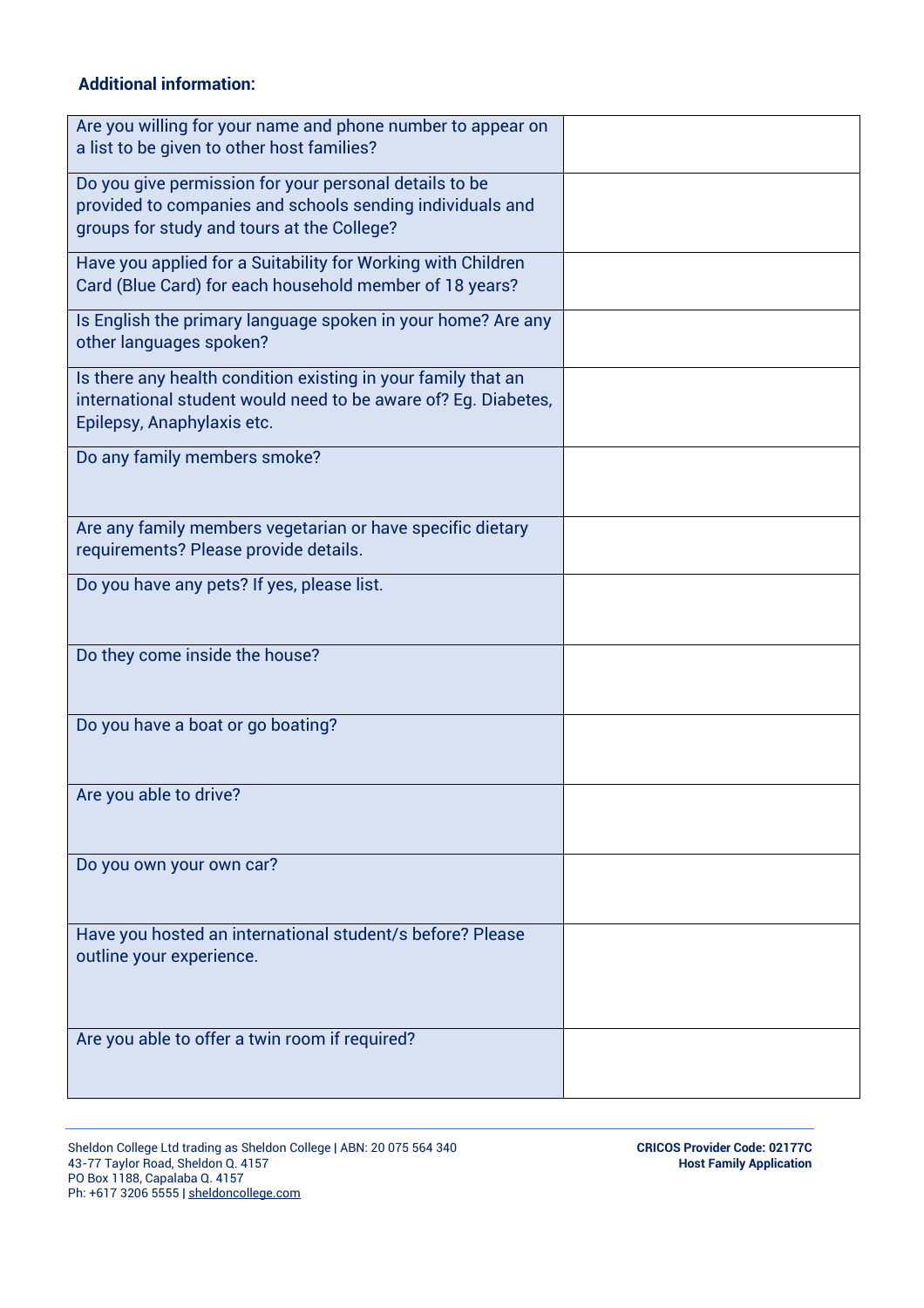| Are you interested in hosting long-term or short-term<br>students?             |  |
|--------------------------------------------------------------------------------|--|
| Do you have any musical instruments available?                                 |  |
| Do you have good internet access at home?                                      |  |
| Can the student use your home internet?                                        |  |
| Are you able to drop-off and pick-up the student each day<br>from the College? |  |
| Can you describe what a typical weekend looks like for your<br>family?         |  |
| Any additional comments?                                                       |  |

#### **Referees:**

# **Please provide the names of two personal referees (not family members).**

| <b>NAME</b> | <b>RELATIONSHIP</b> | <b>EMAIL</b> | <b>PHONE</b> |
|-------------|---------------------|--------------|--------------|
|             |                     |              |              |
|             |                     |              |              |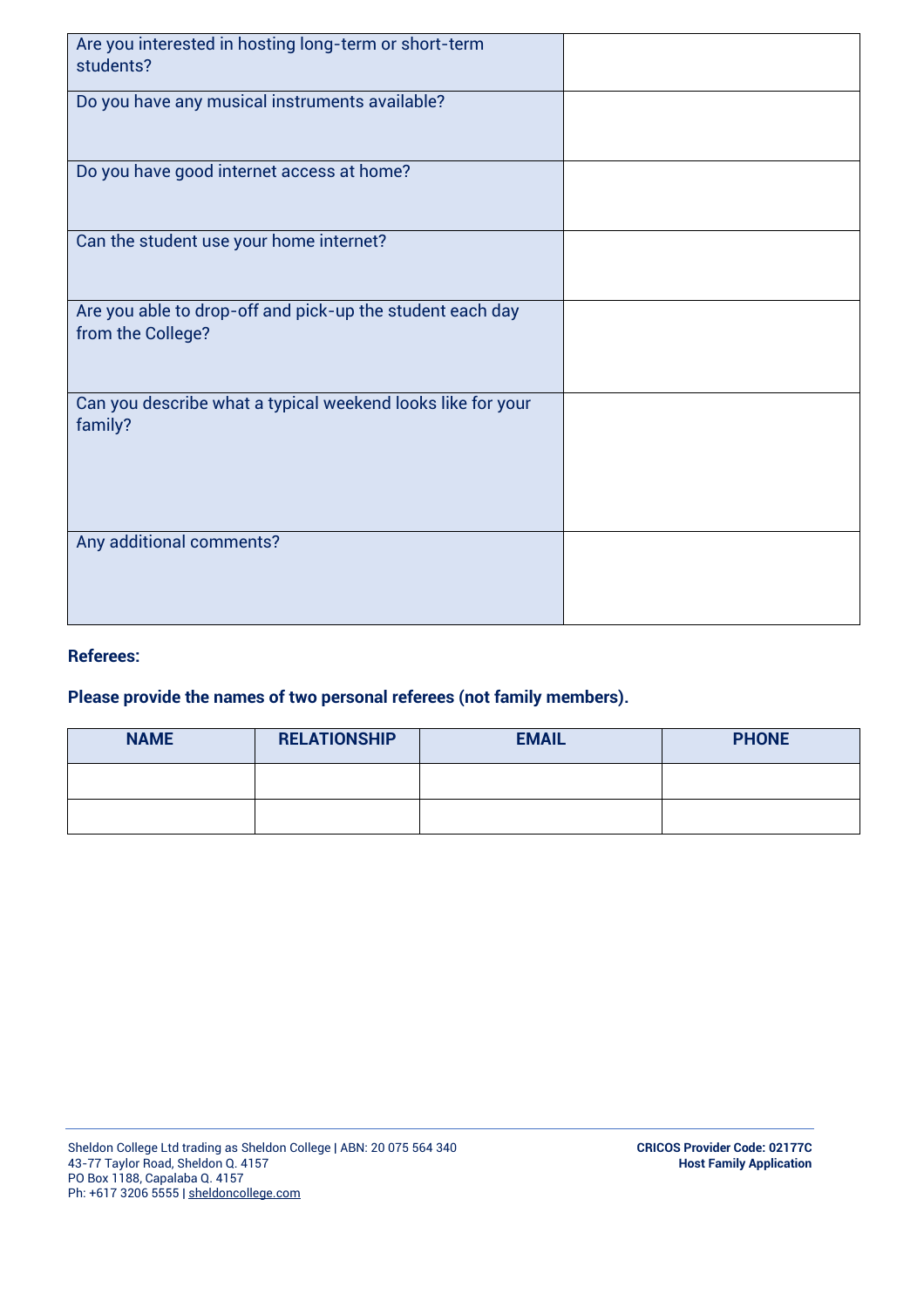#### **Expectations of Homestay Parents:**

- All adults over the age of 18 are required to hold a current Blue Card.
- Any visitors staying in your home are required to hold a current Blue Card.
- Sheldon College should be advised of any changes in details, such as phone, address, pets, other international students living in your home etc.
- Study tour students must be driven to and from the College every day. Study tour students may only catch a College bus if they are staying in the home of a Sheldon family and can be escorted by a Sheldon student to and from the designated drop off and pick up area. Homestay families must discuss this with Sheldon College staff prior to the study tour.
- Students come to practice their English language skills please only speak English in the home.
- Students should not be dropped off any earlier than 8:00am at the designated area. Students should not be collected any later than 3:30pm from the designated area.
- Homestay families should provide three meals a day, plus drinks and snacks.
- It is expected that homestay families include visiting students in all family activities such as, outings, family meals etc. Students should not eat at a separate table to the homestay family.
- Homestay families should provide a laundry service (washing and ironing) at least twice a week since students will come with a limited amount of clothing.
- Hot and cold water and electricity must be provided 24 hours, seven days per week.

## **Disclosure of Personal Information:**

- 1. Sheldon College (the College) collects personal information, including sensitive information about current students, past students, enrolled students, prospective students, their parents/guardians, their homestay parents and others before, during and after the course of the student's enrolment at Sheldon College. As a homestay parent, the College will also collect and store the information you have provided to us.
- 2. The primary purpose of collecting information is to allow the College to exercise its functions and activities and ultimately provide schooling to the enrolled student and to students attending Study Tours. After enrolment ceases, the College may collect personal information to enable us to inform past students about College activities and to keep past students informed about other past students.
- 3. The College collects, uses, holds and discloses personal information in accordance with the Privacy Act 1988 (Commonwealth) and the Australian Privacy Principles (APPs).
- 4. Legislation that governs public health and child safety requires that certain types of information be collected by the College.
- 5. The information that the College collects is to satisfy legal obligations and enables the College to discharge its duty of care.
- 6. If you object to Sheldon College's obligations under the Australian Privacy Principles, please put your concerns in writing and forward these to the Principal.
- 7. The College engages in fundraising activities. Personal information collected may be used to make a marketing or fundraising appeal. The College will abide by any direction from an individual not to disclose personal information to third parties for marketing purposes.
- 8. The College collects health information about students. Health information is a subset of sensitive information, it is defined in the Privacy Act 1988 (Commonwealth) and is dealt with in accordance with the APPs.
- 9. The College from time to time discloses personal and sensitive information to others for administrative, management, protection and educational purposes. This includes to other homestay parents who are participating in a group Study Tour, international and domestic schools, government departments, medical practitioners, and people providing services to the College, including specialist visiting teachers, coaches, volunteers and counsellors.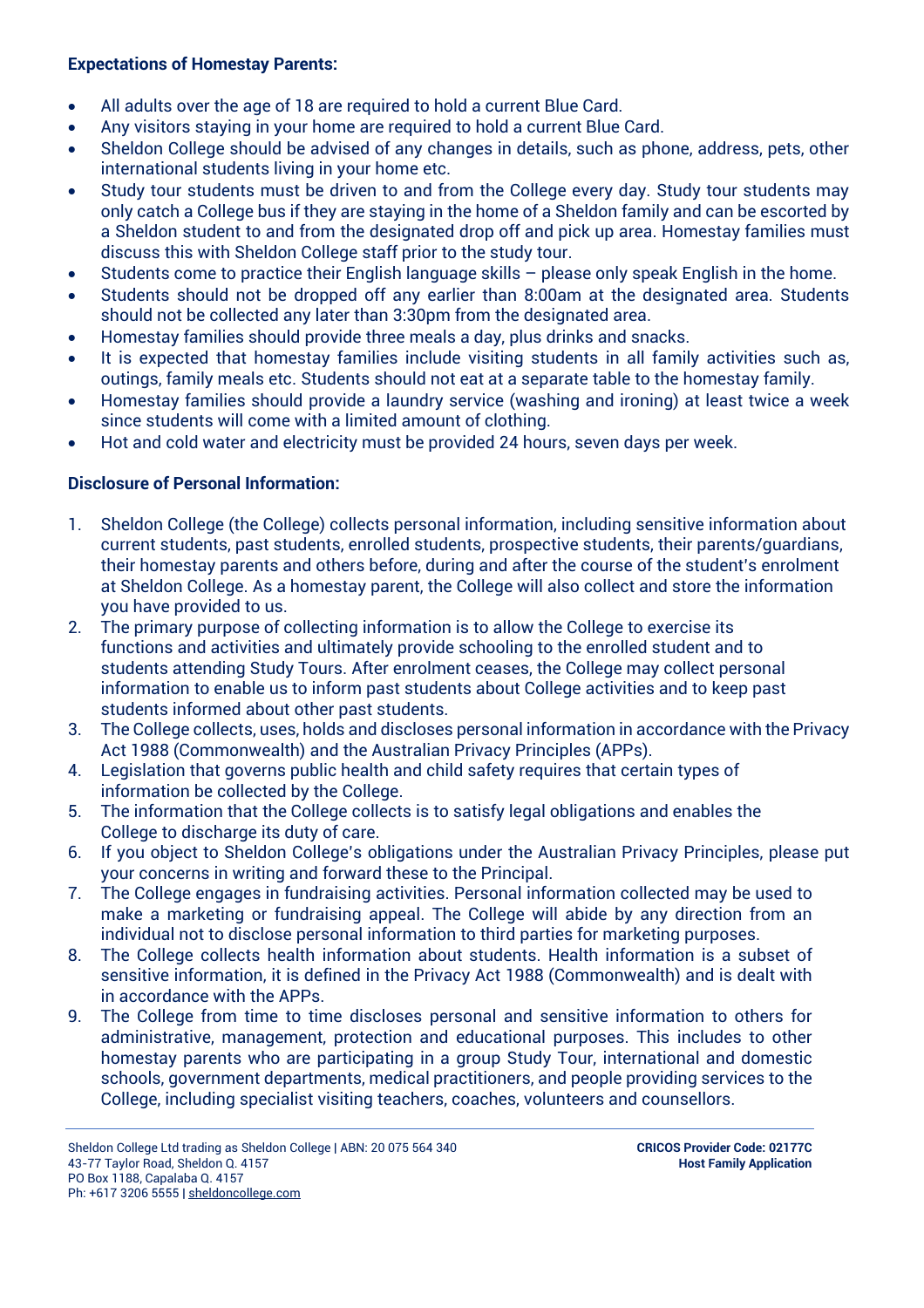- 10. College files contain many and varied pieces of information in relation to the enrolled student. Such files are considered confidential records. Confidential College files are the property of Sheldon College and request for access to such confidential College files is dealt with at the College's discretion. This does not preclude your right to access of personal information.
- 11. The College may store and disclose personal information to overseas recipients, through the usage of Cloud Computing Storage or similar services. The College discloses such information in accordance with APP 8 and discloses to relevant overseas countries.
- 12. If you provide the College with the personal information of others, such as doctors or emergency contacts, we encourage you to inform them that you are disclosing that information to the College, why you are disclosing that information to the College, that they can access that information if they wish and that the College does not usually disclose information to third parties.
- 13. A copy of the College's Privacy Policy can be found on the Sheldon College website.

#### **Payment of Homestay Fees:**

Account Number

| <b>Credited to College Fees</b> |  | YES / NO |  |  |
|---------------------------------|--|----------|--|--|
|                                 |  |          |  |  |
| <b>Paid to Bank Account</b>     |  |          |  |  |
| <b>Account Name</b>             |  |          |  |  |
| <b>BSB</b>                      |  |          |  |  |

#### **Declaration:**

As a prospective homestay provider, we agree that all information given is current and correct. If any of the above information changes before or during the program, we will notify the International Education Program Manager.

We understand and agree to the conditions set out above.

We understand that our personal information may be disclosed to an overseas school or agent for the purposes of Study Tour management, and to the parents of the student we are hosting.

We understand that our contact information may also be disclosed to other homestay parents participating in a Study Tour.

We have received a copy of Sheldon College's Child Protection Policy.

| Name/s      |  |
|-------------|--|
| Signature/s |  |
| <b>Date</b> |  |

# **Please return this completed form to [homestay@sheldoncollege.com](mailto:homestay@sheldoncollege.com)**